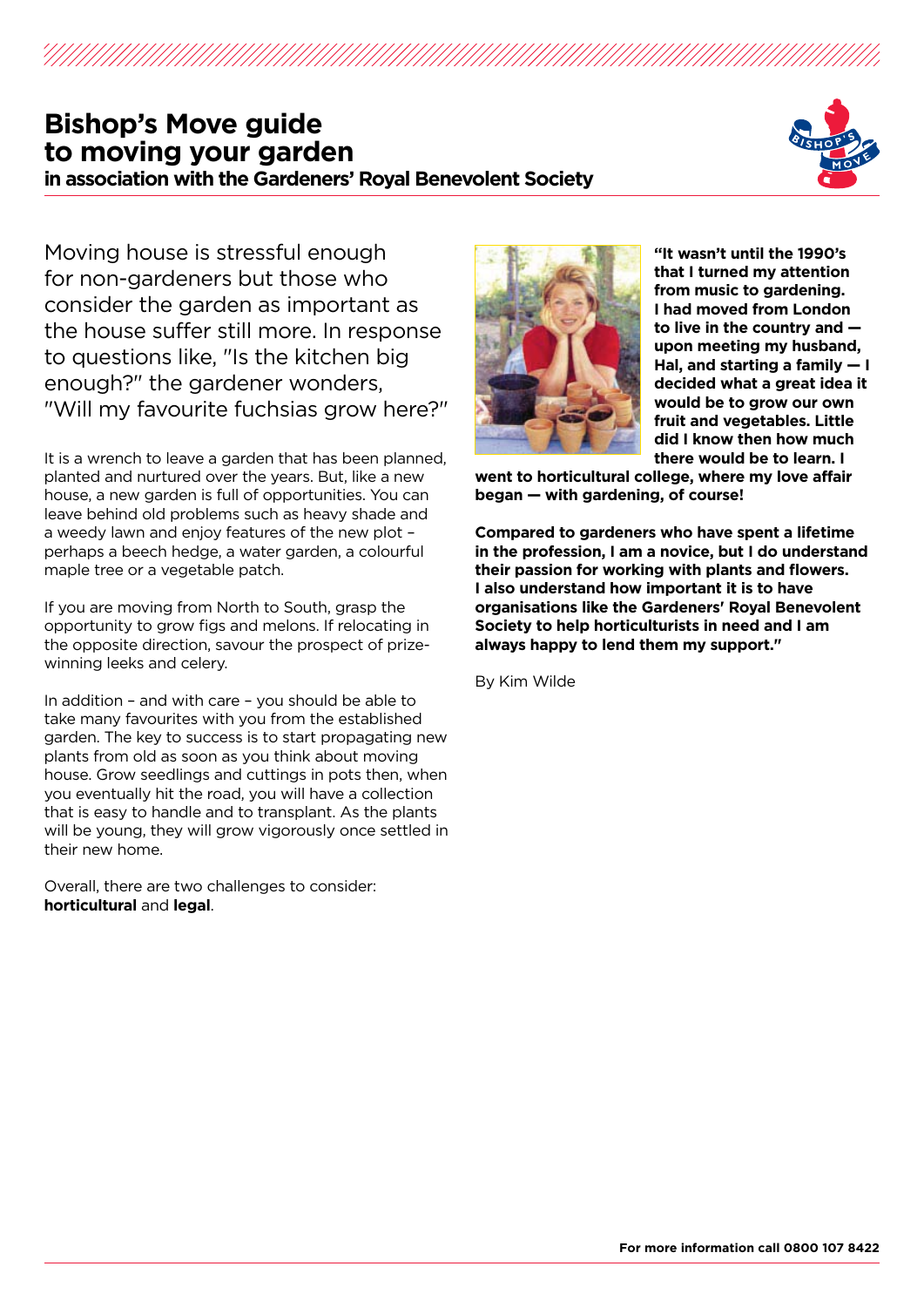

## **HORTICULTURAL CHALLENGE**

There are three ways round the problems of moving plants and trees – digging up, taking cuttings and, appropriately enough, splitting! Before you bother to try either method, note what grows well in the gardens in the neighbourhood of your new home. If, for instance, there are only a few rhododendrons and they look sickly, the soil probably has a high lime content and is unsuitable not only for rhododendrons but azaleas, camellias and most kinds of heather.

#### **Digging up and transplanting THE EASY WAY:**

Some shrubby plants such as periwinkles form clumps which can be dug up and cut into several rooted sections. Others, like lilac and snowberry, grow suckers – new shoots arising from the roots. A shoot can be sliced from the edge of a bush, with a piece of root attached, with a sharp spade. Many plants such as hellebores and foxgloves drop seeds which grow into young plants. In all these cases, the plants can then be dug up and put into pots of soil ready for the move.

#### **Digging up and transplanting THE HARD WAY:**

However sentimentally attached you might be to, say, a silver birch bought to mark a silver anniversary, it will probably be too well established after two or three years to survive excavation and transplanting.

If you decide a tree or shrub is too important to leave behind, it must be prepared carefully to be moved with a large amount of soil round the roots. This makes the load very heavy and, even then, will not guarantee success but is worth trying. Dig a circular trench around the tree 45cm (18in) from the trunk

during spring, summer or early autumn. When the trench is 30cm (12in) deep – more if it is a large tree or shrub – dig towards the centre, creating a cupshaped rootball.

Avoid damaging the thicker roots. If the ground is at all dry when moving day looms, flood the trench with water a number of times in the period before the move.

Before actually lifting the tree, dig deeply underneath it, damaging the main taproot as little as possible. For a deciduous tree, the move should ideally take place in late autumn or early spring and, for an evergreen, in September.

Proper after-care is as important as good transplanting. Once the tree or shrub is in place, water thoroughly and keep a one-metre circle of soil around it clear of weeds and grass for at least two years. The chances of survival for deciduous trees and shrubs that are in leaf when they are moved can be increased by pruning back up to one third of the foliage, though this may spoil the shape of some trees for several years.

- **Taking Cuttings** A huge range of trees, shrubs and climbers, including roses and fruit bushes, can be propagated from cuttings. It is worth trying any species, particularly from April to September. The ideal length for a cutting varies from plant to plant but most shrubs, etc, will root from 7cm-10cm (3in-4in) cuttings. Prune a healthy shoot from the shrub, cut immediately underneath a leaf joint and also cut off the tip. Then remove all other leaves except the top pair. Take several cuttings and insert them in a pot of cutting compost where they will start to root before you move. They can be planted in the garden of your new home when fully rooted, which can take up to a year. Dipping the end of each cutting in hormone rooting powder will assist rooting.
- **Splitting** Flowers that form clumps bulbs such as snowdrops and perennials like Michaelmas daisies – can be split. Autumn and spring are the best times for splitting. First, dig up the clump. With bulbs, simply pull off a handful, put them in a pot with some soil and return the rest to the ground. With perennial plants, split young sections from the edge of the clump, each with a couple of shoots and a piece of root. Pot up some of them, replant some and discard the old, woody centre of the clump.